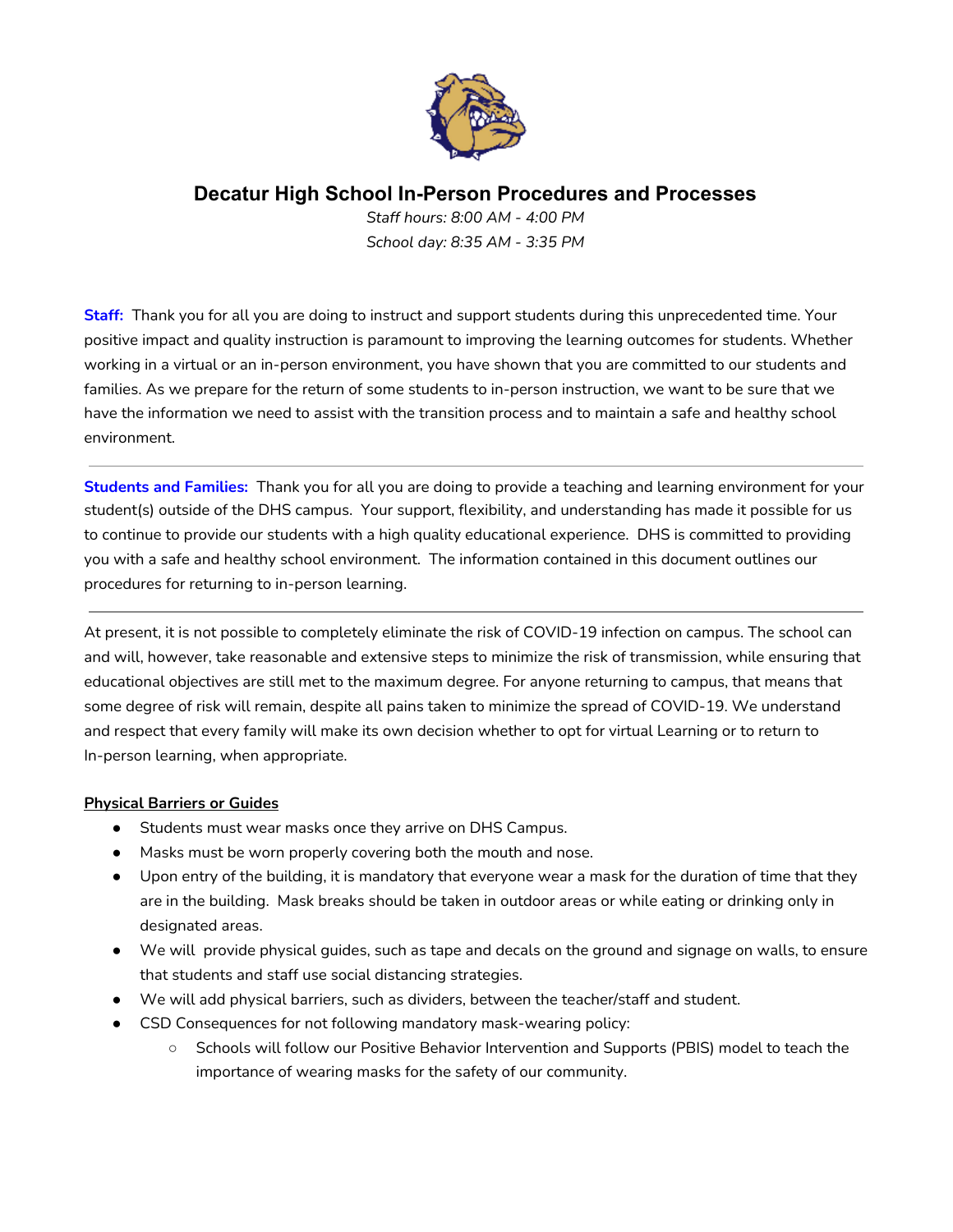

- **Level 1**: Students who do not comply with properly wearing a mask will be reminded by the teacher or adult how to correctly wear their face mask and the impact that mask-wearing has on the health and safety of our community.
- Level 2: If the student continues to not properly wear their face mask after being reminded by the classroom teacher or other staff member, a school administrator will discuss the purpose of wearing face masks at school with the student and call the parent to participate in this discussion.
- **Level 3**: If the student continues to not wear their mask properly after working with an administrator, the parent will be called to pick up their child. The child will then have to engage in virtual learning and the school administrator will discuss the length of time the student will engage in virtual learning with the parent.
- Willful refusal to properly wear a mask will be treated differently than simple improper mask wearing.

|  |  | <b>Building Access</b> |
|--|--|------------------------|
|  |  |                        |

| <b>CSD Safety</b><br>Manual                     | CSD Covid-19 Safety, Facilities, and Healthy Schools Manual will guide our decisions<br>as we return to in-person school.                                                                                                                                        |
|-------------------------------------------------|------------------------------------------------------------------------------------------------------------------------------------------------------------------------------------------------------------------------------------------------------------------|
| Student<br>Daily<br>Screener                    | <b>TBD</b>                                                                                                                                                                                                                                                       |
| <b>Staff Daily</b><br>Screener                  | Prior to entering any CSD facility, all CSD Staff must complete the <b>Daily COVID-19</b><br>Screening Self-Check Form. Staff can access the screening document directly through<br>the CSD staff portal or by scanning the QR code found at each entrance.      |
| <b>CSD</b><br>Employees                         | CSD employees and students will only be permitted into the school building. Each<br>day, each employee must complete the COVID form via computer or by scanning QR<br>code on signage at each entrance.                                                          |
| <b>Visitors</b><br>and<br>Parents-<br>Guardians | Until further notice no visitors are permitted in CSD schools unless on official<br>CSD business. There will be no parent volunteers allowed in the building at<br>this time.<br>If any visitors are deemed necessary by the location supervisor, these visitors |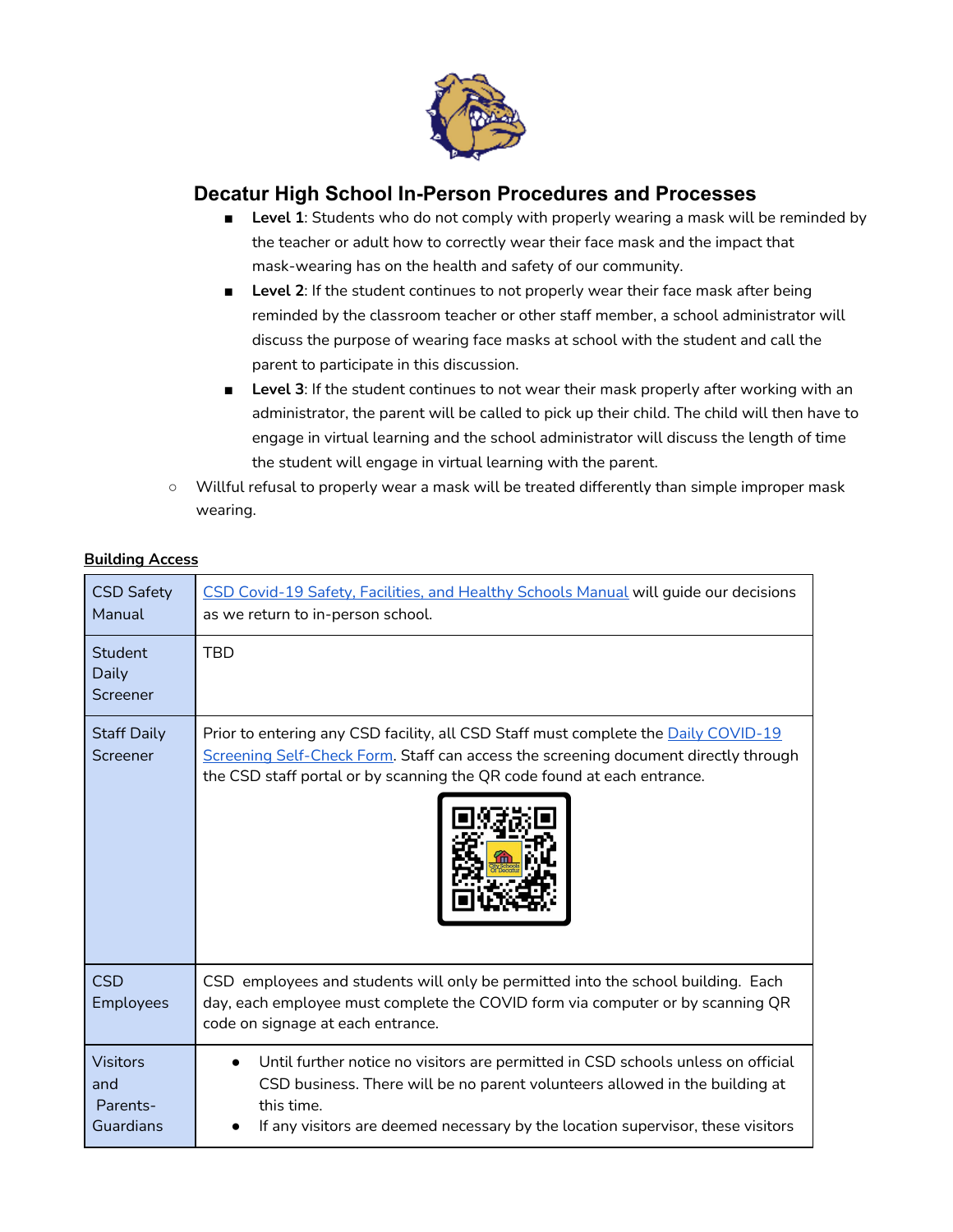

|                                 | must also complete the CSD Self-Screener Form and follow all safety<br>protocols outlined in the CSD Covid-19 Safety, Facilities, and Healthy Schools<br>Manual.                                                                                                                                                                                                                                             |
|---------------------------------|--------------------------------------------------------------------------------------------------------------------------------------------------------------------------------------------------------------------------------------------------------------------------------------------------------------------------------------------------------------------------------------------------------------|
| On/off<br>campus<br>field trips | We will pursue virtual activities and events in lieu of field trips, assemblies, special<br>performances, and school-wide parent meetings until further notice. Walking field<br>trips will be considered by the Principal on an individual basis.                                                                                                                                                           |
| Food Pick-up                    | Families participating in virtual learning will continue to have the option to pick up<br>lunch from our school. Pick up will occur from 11:00 AM -12:00 PM from the<br>Commerce Drive entrance. Our nutrition staff will coordinate and handle all these<br>pick-ups. There will be no entry to the building. Adults should grab and go and<br>should not stop to have other interactions or conversations. |
| <b>Deliveries</b>               | We will attempt to schedule all deliveries either before or after school.                                                                                                                                                                                                                                                                                                                                    |

## School Spaces

| Arrival              | We will:<br>place markings to indicate the flow of movement<br>stagger student release off buses<br>All doors The following entrances will be open from 8:25 - 8:40 AM to<br>eliminate as much door touching upon entry as possible<br>Commerce Dr. entrance near Learning Commons<br>$\circ$<br>McDonough Dr. entrance near Attendance Office<br>$\circ$<br>College Ave. entrance near Career Academy<br>$\circ$<br>Hand sanitizer stations will be positioned at each entry to encourage sanitizing<br>hands upon entry<br>No locker access for students |
|----------------------|------------------------------------------------------------------------------------------------------------------------------------------------------------------------------------------------------------------------------------------------------------------------------------------------------------------------------------------------------------------------------------------------------------------------------------------------------------------------------------------------------------------------------------------------------------|
| Attendance<br>Office | Students will not stop at the attendance office for tardy slip up. Students<br>arriving to school between 8:35 - 8:45 AM will be marked tardy by the<br>classroom teacher. Students arriving after 8:45, will be marked tardy by Mr.<br>Scott.<br>Late arrival: Parents will ring the buzzer, give the student name and reason for<br>late check-in. Mr. Scott will record and buzz students in to go straight to class.<br>You can verify tardy by checking your daily attendance in Infinite Campus. It<br>should reflect there.                         |
| <b>Breakfast</b>     | Students will enter through the Commerce bus loop for breakfast. They will<br>sit and eat breakfast in the cafeteria distanced apart and all facing the same<br>direction or outside in one of the designated supervised areas.<br>Breakfast Hours: 8:00 - 8:30<br>After eating, adults on duty will dismiss students in a way that allows for                                                                                                                                                                                                             |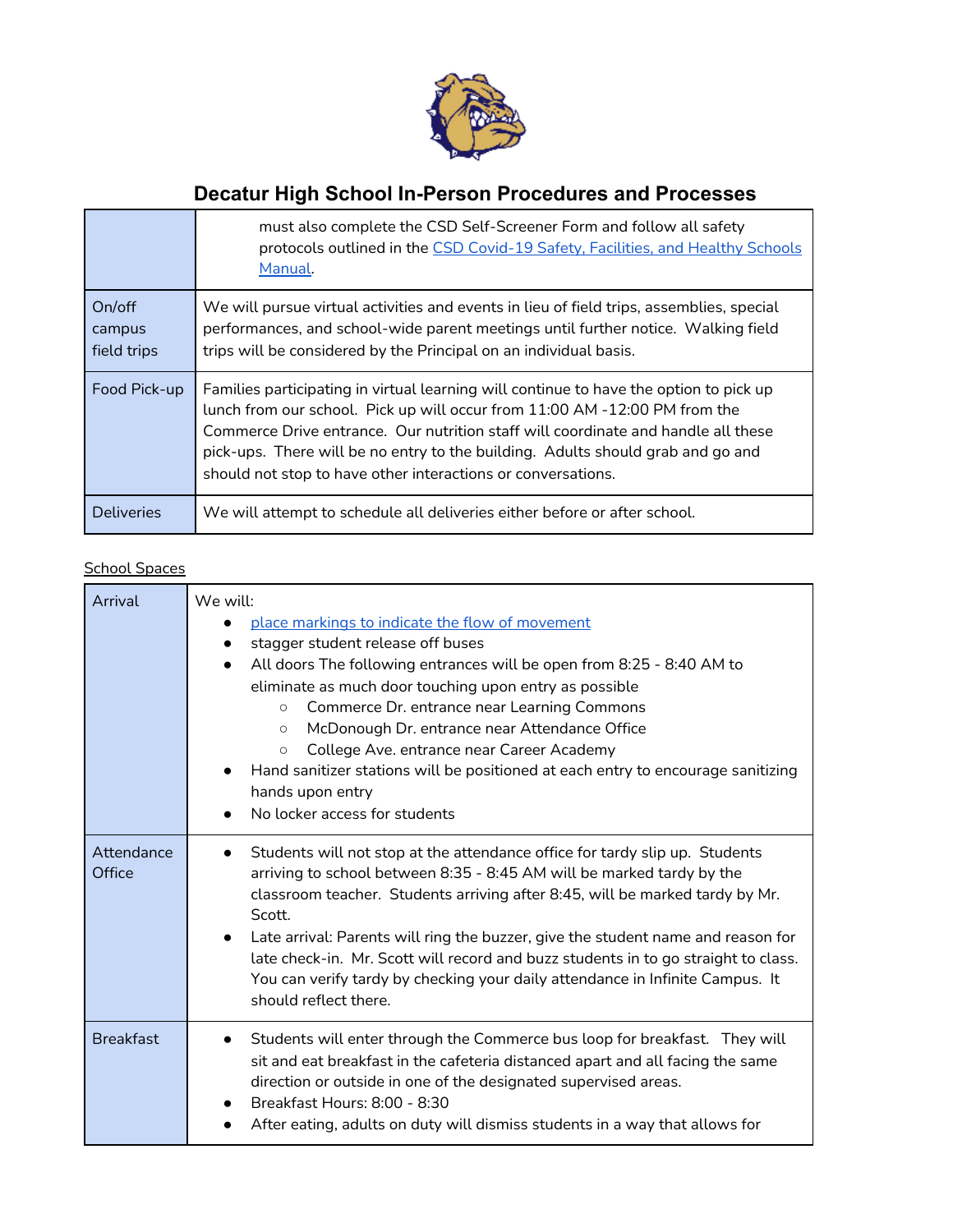

|                               | distancing.                                                                                                                                                                                                                                                                                                                                                                                                                                                                                                                                                                                                                                                         |
|-------------------------------|---------------------------------------------------------------------------------------------------------------------------------------------------------------------------------------------------------------------------------------------------------------------------------------------------------------------------------------------------------------------------------------------------------------------------------------------------------------------------------------------------------------------------------------------------------------------------------------------------------------------------------------------------------------------|
| Check-Outs<br>& Dismissal     | <b>Early Check-Out:</b> Parents will buzz the attendance office from McDonough<br>entrance. Mr. Scott will inquire about their pick up, ask parents to stand<br>outside the doors to ensure social distancing should someone else arrive, and<br>verify ID of the person picking up. Mr. Scott will call the class for the student<br>to be dismissed. Students will only be dismissed if teacher is contacted by Mr.<br>Scott.<br>End of Day Dismissal: We will do a staggered dismissal. Bus riders will be<br>dismissed first to walk to the bus loop. Non-bus riders will leave the building<br>out of the closest exterior door as soon as they are dismissed. |
| Lockers &<br><b>Backpacks</b> | Lockers will not be used.<br>$\bullet$<br>Clear backpacks or clear bags will be allowed on campus temporarily in order<br>$\bullet$<br>for students to carry their computers and other personal supplies within the<br>school.                                                                                                                                                                                                                                                                                                                                                                                                                                      |
| Seating                       | Teachers will develop seating charts in every class to help with contact tracing<br>$\bullet$<br>if needed.<br>According to the CSD Covid-19 Safety, Facilities, and Healthy Schools Manual,<br>capacities should initially be set based on 30 square feet per occupant<br>(including both adults and students), or approximately 1/3 the normal capacity.                                                                                                                                                                                                                                                                                                          |
| Flow of<br>Movement           | Where possible, we will have markings around campus to help increase social<br>$\bullet$<br>distancing.<br>We will place helpful floor and wall reminders around campus.<br>DHS will have a one-way flow pattern for hallways during class changes. All<br>$\bullet$<br>students must follow this flow pattern. Staggered release of classes may also<br>be used to manage hallway flow.                                                                                                                                                                                                                                                                            |
| Lunch                         | Students will be using outdoor space as well as cafeteria space to eat lunch.<br>There<br>will be markings to indicate flow of traffic.<br>It's <i>imperative</i> that you arrive on time and leave promptly<br>At this time, we are working to increase the availability of comfortable outdoor<br>spaces.<br>We will continue to avoid sharing food and utensils to ensure the safety of<br>children and food allergies.<br>Microwaves will NOT be available during lunch.                                                                                                                                                                                        |
| <b>Bathrooms</b>              | Staff: Use staff bathroom on your floor; wipe down high touch areas when<br>done<br>Students should plan to use the restroom by asking the teacher for permission<br>$\bullet$<br>during class.<br>When using the restroom, students should use the nearest available location.                                                                                                                                                                                                                                                                                                                                                                                     |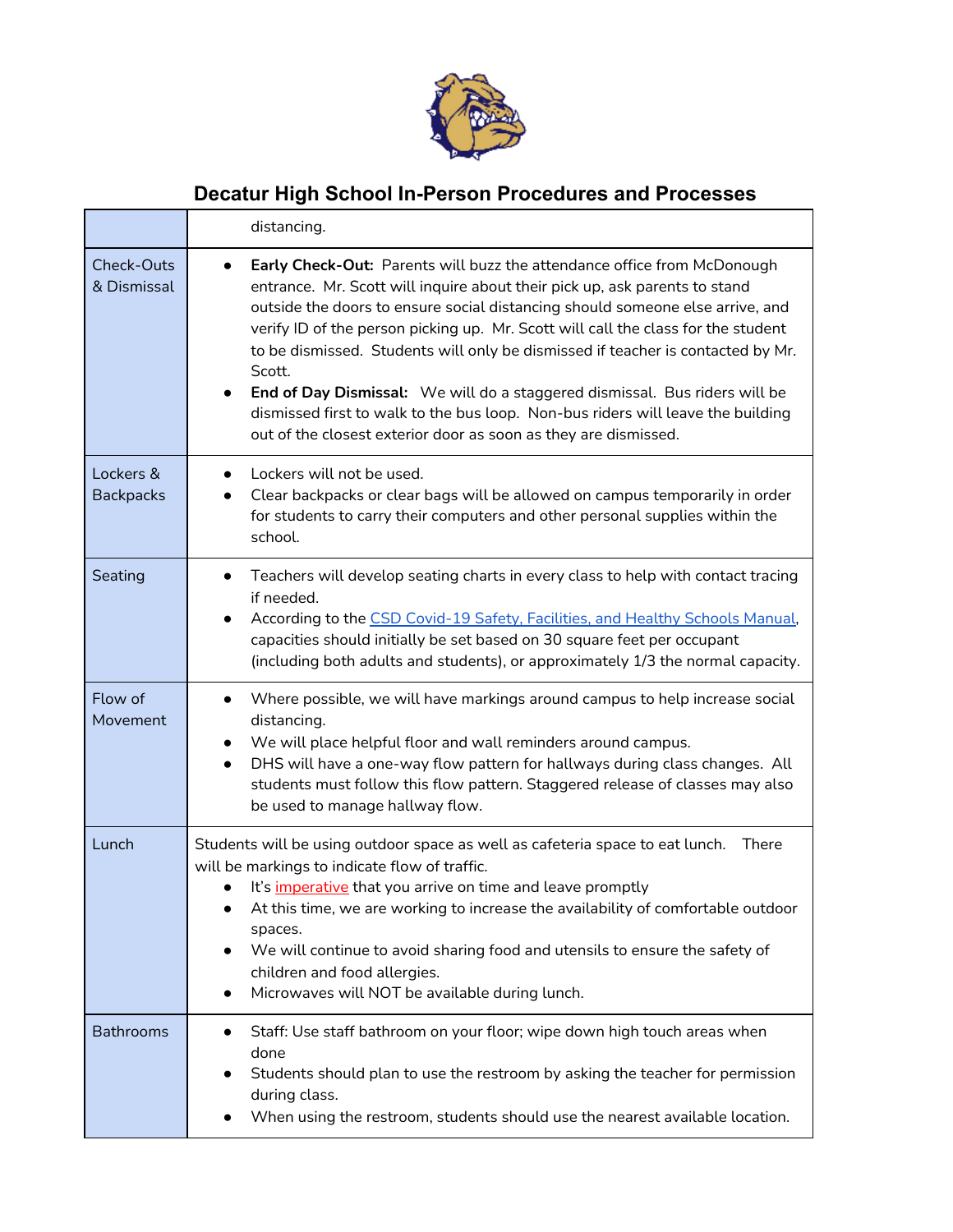

|                        | Students should avoid using bathrooms during class transitions to avoid<br>$\bullet$<br>crowding except in emergencies.<br>Students may use the restroom at any time during their lunch period, including<br>$\bullet$<br>transitions, and should plan to wash their hands before and after meals.<br>• Each bathroom will be marked with its maximum capacity. If a student enters<br>and finds the maximum number of students already present, the student<br>should wait in the hallway for someone to exit.<br>Students should remain socially distanced in line while waiting.<br>$\bullet$ |
|------------------------|--------------------------------------------------------------------------------------------------------------------------------------------------------------------------------------------------------------------------------------------------------------------------------------------------------------------------------------------------------------------------------------------------------------------------------------------------------------------------------------------------------------------------------------------------------------------------------------------------|
| Mailroom/<br>Workrooms | Three people in the mailroom/workroom at a time for the purpose of making copies<br>only. Please do not leave any papers behind. Be quick and efficient, others may be<br>waiting to enter.                                                                                                                                                                                                                                                                                                                                                                                                      |
| Teacher's<br>Lounge    | No more than two people in the lounge at a time for the purpose of retrieval<br>and warming food. Please do not leave anything behind for others to clean,<br>including spillage. Be quick and efficient, others may be waiting to enter. No<br>sitting in this area to eat.<br>We will not use shared utensils, coffee makers, etc. All those things will be<br>$\bullet$<br>removed.                                                                                                                                                                                                           |

### **Instruction**

| Instruction                             | We have a strong team of teachers working on developing guidance for our<br>instruction. Guidance for the team is to find balance between ways in which we<br>deliver instruction now and the management of students in two different spaces.<br>The preferred model is for teachers to present information in ways that allow<br>students in-class and virtually to have shared learning experiences. We will<br>establish a school-wide model with flexibility for teacher choices in delivery and<br>style. |
|-----------------------------------------|----------------------------------------------------------------------------------------------------------------------------------------------------------------------------------------------------------------------------------------------------------------------------------------------------------------------------------------------------------------------------------------------------------------------------------------------------------------------------------------------------------------|
| Collaborative<br>Planning &<br>Meetings | Teachers will continue to meet weekly with their content teams. In order to insure<br>social distancing, these meetings should continue to take place virtually.                                                                                                                                                                                                                                                                                                                                               |
| Gifted                                  | Students will be served in their classrooms and virtually through the cluster and<br>collaborative model. Gifted Resource classes will meet in person and virtually.                                                                                                                                                                                                                                                                                                                                           |
| Special<br>Education                    | Students will be served in their classrooms and virtually according to their<br>individual services in their IEP and/or Contingency Plans.<br>IEP meetings will be held virtually to decrease the number of visitors within<br>$\bullet$<br>the building.                                                                                                                                                                                                                                                      |
| Transitions                             | Markings will be placed on the floors to assist with spacing. Students will<br>$\bullet$<br>be required to face forward at all times. Avoid lining up in areas or                                                                                                                                                                                                                                                                                                                                              |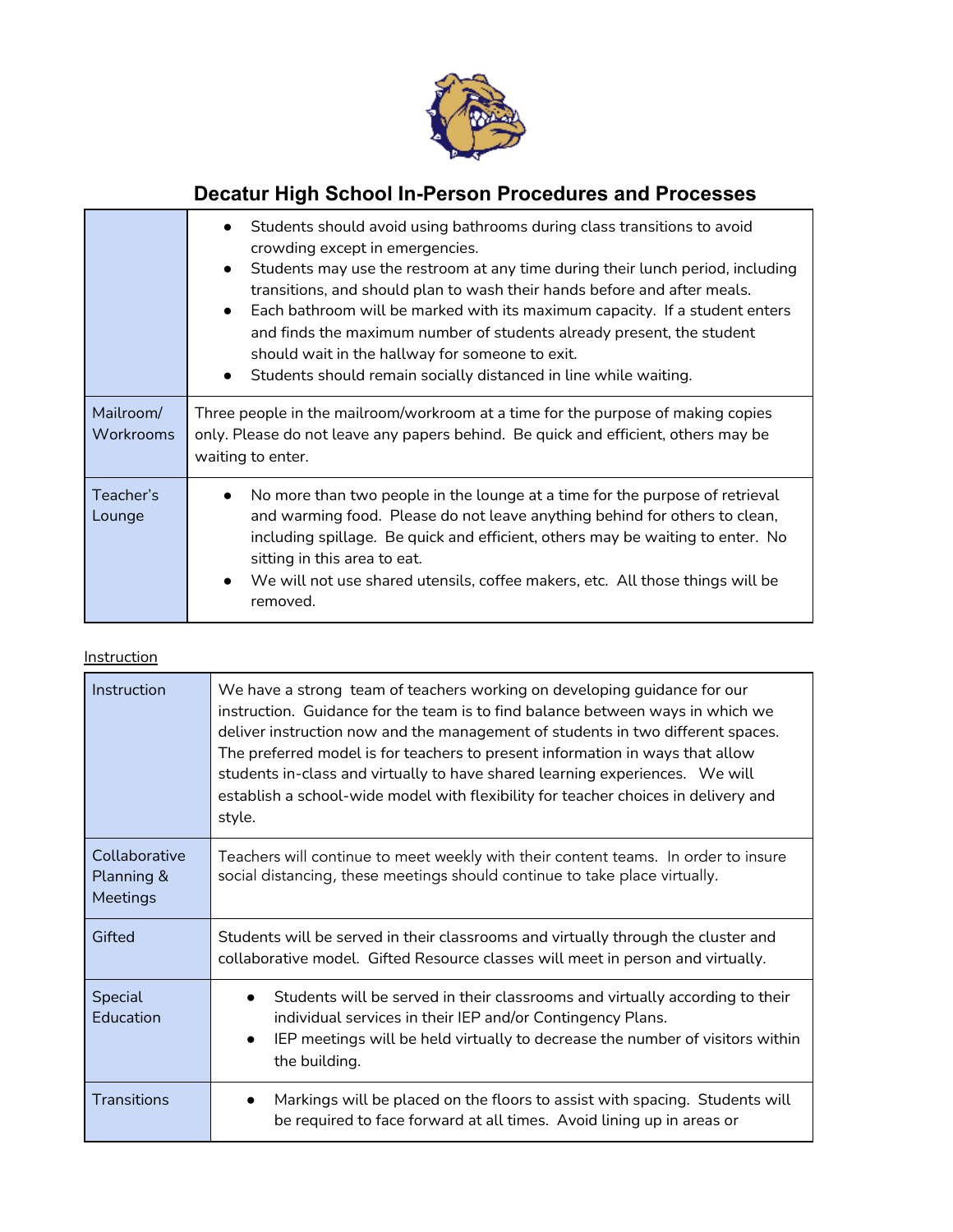

|                                           | hallways where others are already at a stand still.<br>DHS will have one-way flow patterns during class changes, with helpful<br>signage placed all over the building. All students must follow this flow<br>pattern during class changes.                                                                                                                                                                                                                                                                                                                                                                       |
|-------------------------------------------|------------------------------------------------------------------------------------------------------------------------------------------------------------------------------------------------------------------------------------------------------------------------------------------------------------------------------------------------------------------------------------------------------------------------------------------------------------------------------------------------------------------------------------------------------------------------------------------------------------------|
| Bathroom/<br>Water/Snack<br><b>Breaks</b> | Bathroom:<br>Classes should use the bathroom on their hallway.<br>Students will not be allowed to use bathrooms during class transitions but<br>$\bullet$<br>will have to sign-out of class in order to leave.<br>Only 2 students are allowed to be in the restroom at the same time.<br>$\bullet$<br>Students should remain socially distanced in line while waiting.<br>$\bullet$<br>Water: Fountains are disabled but bottle filling stations are functional. Students<br>may bring a water bottle. To accommodate mask-wearing mandate, it will be<br>consumed outside during class transitions or at lunch. |
|                                           | Mask Breaks: Students may take a mask break while outside however, they must<br>maintain a distance of at least 6 feet from any other person at all times. This break<br>can occur at lunch or during outside transitions in between classes.                                                                                                                                                                                                                                                                                                                                                                    |
| Use of<br><b>Materials</b>                | Students should bring all previously provided textbooks or materials.<br>All handouts and projects must be provided/completed in digital formats.<br>Hands-on science demonstrations will be performed by the classroom<br>$\bullet$<br>teacher to eliminate the sharing of materials, ensure equity between<br>in-person and virtual students, and to limit additional hand washing needs.                                                                                                                                                                                                                      |
| Technology                                | Students returning to in-person learning that don't currently have an DHS<br>$\bullet$<br>chromebook will be identified and provided a chromebook on the first day<br>of in-person school or a personal device will be approved for use instead.<br>Students will bring chromebooks to and from school each day. Students<br>$\bullet$<br>will be responsible for bringing their chromebooks fully charged each day.<br>Students must have headphones to use in class each day. The DHS media<br>center will have headphones available for check-out as well as sanitizing<br>products to clean in between use.  |
| Assessments                               | Assigned through Google Classroom. If written components are required (ex. math),<br>students must still upload the work to eliminate sharing/passing of papers.                                                                                                                                                                                                                                                                                                                                                                                                                                                 |
| Grading                                   | At least 1 formative grade per subject per week in Google Classroom. Summatives<br>will be posted in Managebac. (TEACHERS: refer to the Grading and Assessment<br>document)                                                                                                                                                                                                                                                                                                                                                                                                                                      |

**School Counseling**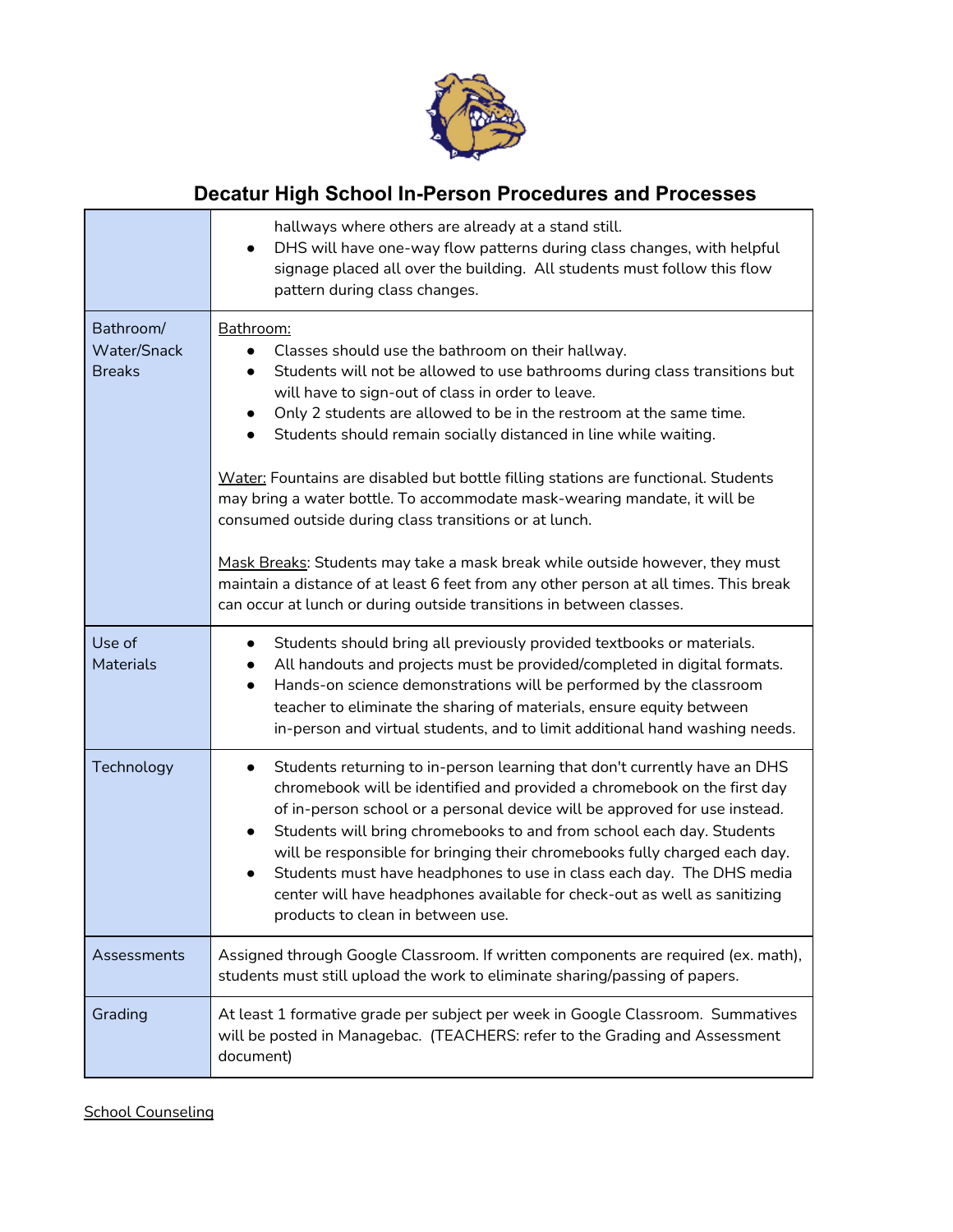

| Appointments/<br>Meetings with<br>Counseling and<br>Support<br><b>Services</b> | Group Sessions remain virtual (Jr. Conferences, Info Nights, Counseling<br>Groups, 504 meetings, MTSS Meetings)<br>Individual Meetings will be done via Google Meet.<br>$\bullet$                                                                                                                                                                                                           |
|--------------------------------------------------------------------------------|---------------------------------------------------------------------------------------------------------------------------------------------------------------------------------------------------------------------------------------------------------------------------------------------------------------------------------------------------------------------------------------------|
| Appointment<br>Process                                                         | There will be 1 form with a QR code for Student Support that will take<br>students to a website with links to the counselor meeting request form, the<br>Voice Box, and all of the Registrar and Administrative Asst forms.<br>Forms will be located in each classroom and in key hallway locations.<br>The student and teacher will receive an email when the appointment is<br>confirmed. |
| Room Set-Up                                                                    | The student will report to the Student Center for their room assignment<br>4 private enclosed rooms in the Decatur Student Center (C228) will be<br>booked by appointment shared by 15 counselors, therapists, and GSU<br>interns.<br>Rooms will have a desktop and cleaning wipes. Signage will instruct<br>students to clean the computer surfaces before and after their<br>appointment. |

## Physical Education Class Procedures

| Sanitation                | Students will wash/disinfect their hands before and after physical education<br>class.                                                                                                                                                                                                                                                                                                                                                                                                                                                                                                                        |
|---------------------------|---------------------------------------------------------------------------------------------------------------------------------------------------------------------------------------------------------------------------------------------------------------------------------------------------------------------------------------------------------------------------------------------------------------------------------------------------------------------------------------------------------------------------------------------------------------------------------------------------------------|
| Instruction               | If weather permits, class should be conducted outside as much as possible.<br>Identify multiple locations outside so you can adapt to conditions.<br>Doors to the gym or classrooms should be open at the beginning of each<br>$\bullet$<br>period to ensure that students are not required to touch doors.<br>Consider activities that require limited or no equipment.<br>Incorporate movement activities that can be performed while maintaining<br>appropriate spacing between students.<br>Incorporate stations, circuits, zones to reduce the amount of close contact<br>$\bullet$<br>between students. |
| Restroom/Lock<br>er Usage | NO locker rooms will be used for PE class.<br>Students should plan to use the restroom by asking the teacher for                                                                                                                                                                                                                                                                                                                                                                                                                                                                                              |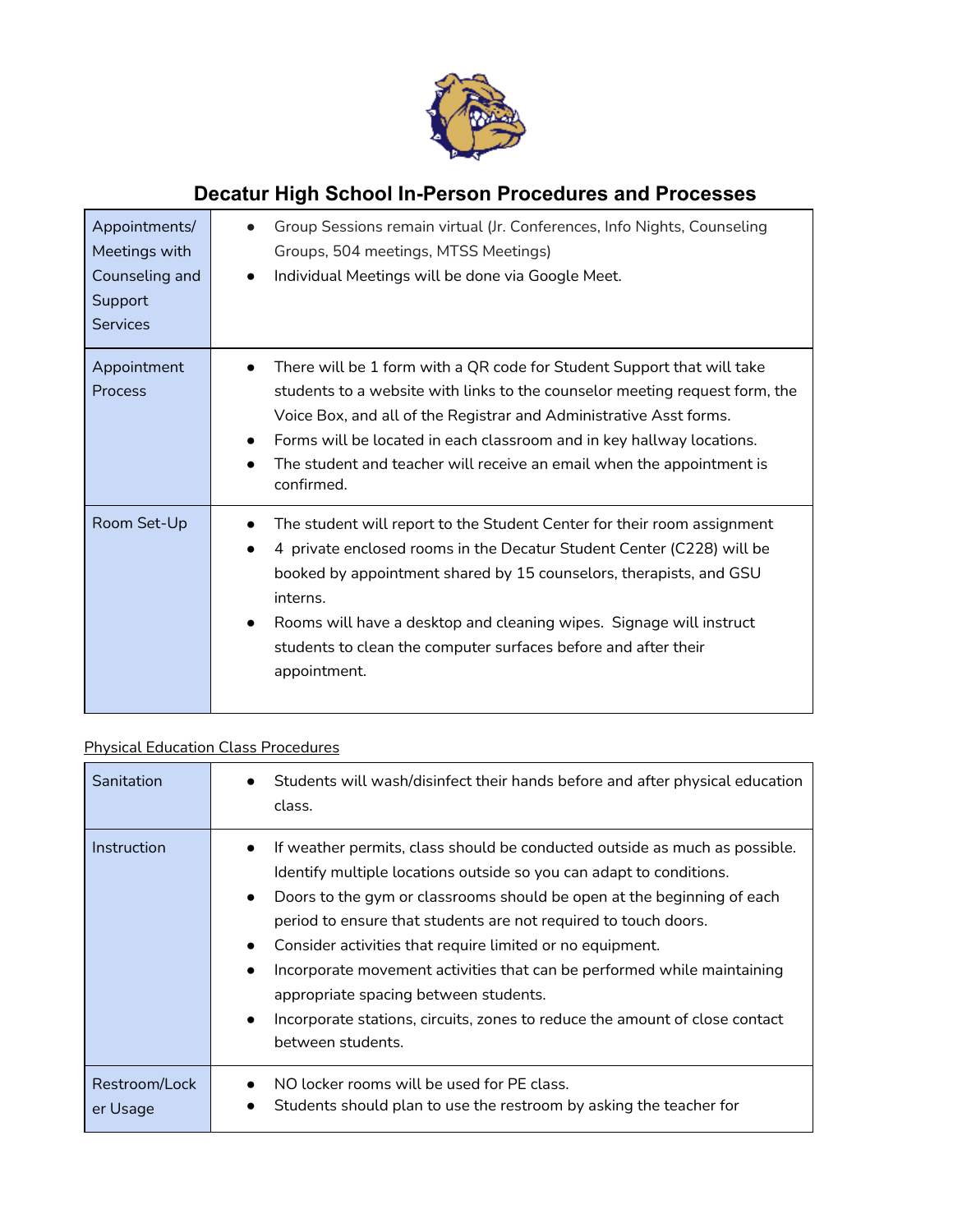

| permission during class.<br>When using the restroom, students should use the nearest available<br>$\bullet$<br>location.<br>• Students should avoid using bathrooms during class transitions to avoid<br>crowding except in emergencies.                                                   |
|--------------------------------------------------------------------------------------------------------------------------------------------------------------------------------------------------------------------------------------------------------------------------------------------|
| • Each bathroom will be marked with its maximum capacity. If a student<br>enters and finds the maximum number of students already present, the<br>student should wait in the hallway for someone to exit.<br>Students should remain socially distanced in line while waiting.<br>$\bullet$ |

### Band Procedures

| <b>Masks</b>    | • Wind musicians must wear masks when playing instruments. They should<br>wear a mask with a small slit to allow a mouthpiece. This mask would only<br>be used for band classes.<br>$\bullet$ Utilize flute shields. Mask instrument bells. Insert MFRV 13 liner between<br>the bell and the bell cover to enhance filtration. (MERV 13 filters particles<br>as small as 0.3 microns; a typical clarinet particle is 0.9 microns.)<br>No talking without a mask. Percussionists and teachers will wear masks as<br>normal. |
|-----------------|----------------------------------------------------------------------------------------------------------------------------------------------------------------------------------------------------------------------------------------------------------------------------------------------------------------------------------------------------------------------------------------------------------------------------------------------------------------------------------------------------------------------------|
| <b>Distance</b> | CDC guidance recommending 6x6 spacing when playing wind instruments.<br>(Trombones need 9x6 spacing due to furthest positions.)                                                                                                                                                                                                                                                                                                                                                                                            |
| Airflow         | Outdoors is best when feasible.                                                                                                                                                                                                                                                                                                                                                                                                                                                                                            |
| <b>Hygiene</b>  | Brass players empty water keys into puppy pads. Empty away from others.<br>Hand sanitizer is readily available in the classroom.<br>$\bullet$                                                                                                                                                                                                                                                                                                                                                                              |

### Chorus and Musical Theater Procedures

| <b>Masks</b>    | All students must wear masks at all times, even when outside.<br>Singing masks are approved to wear only during chorus or musical theater<br>classes. |
|-----------------|-------------------------------------------------------------------------------------------------------------------------------------------------------|
| <b>Distance</b> | • CDC guidance recommends 6x6 spacing when singing.                                                                                                   |
| Airflow         | Outdoors is best when feasible.                                                                                                                       |
| <b>Hygiene</b>  | Hand sanitizer is readily available in the classroom.                                                                                                 |

Decatur Career Academy Lab, Science Lab, and Visual Art Procedures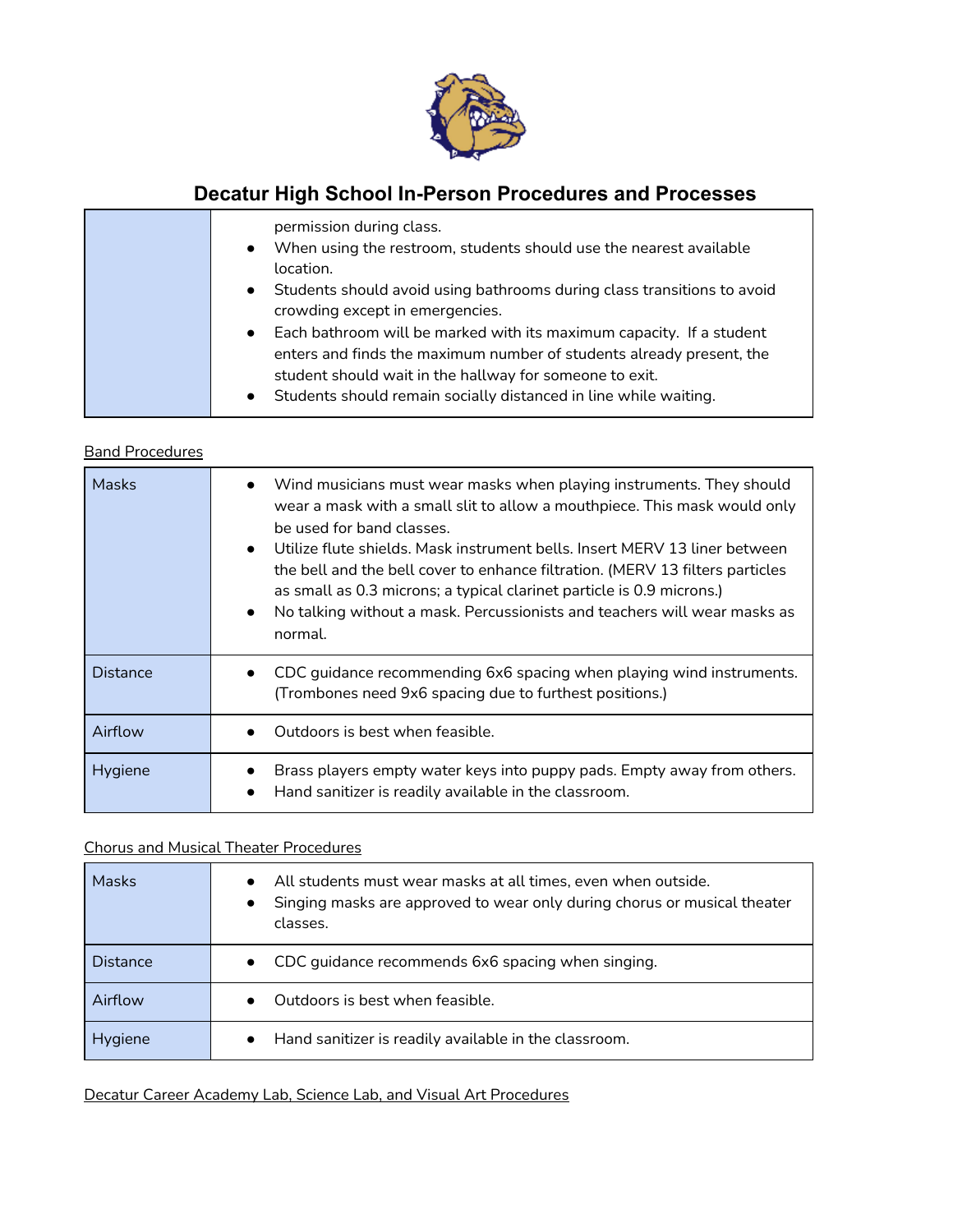

| Mask        | All students and teachers must wear a mask at all times                                                                                                                                                                                                                                                                                                                                                                                                                    |
|-------------|----------------------------------------------------------------------------------------------------------------------------------------------------------------------------------------------------------------------------------------------------------------------------------------------------------------------------------------------------------------------------------------------------------------------------------------------------------------------------|
| Sanitation  | Teachers should actively monitor students sanitizing the equipment before<br>$\bullet$<br>and after each use.<br>Teachers should actively monitor students sanitizing computer monitors,<br>keyboards, and mice at the start and end of each class period.                                                                                                                                                                                                                 |
| Instruction | Doors to the lab or classrooms should be open at the beginning of each<br>period to ensure that students are not required to touch doors and can<br>remain open during the instructional period.<br>Consider activities that require limited or no equipment.<br>Consider activities that do not require student movement out of their<br>assigned spaces<br>Incorporate stations, circuits, zones to reduce the amount of close contact<br>$\bullet$<br>between students. |
| Restroom    | Students should plan to use the restroom by asking the teacher for<br>permission during class.<br>When using the restroom, students should use the nearest available<br>$\bullet$<br>location.                                                                                                                                                                                                                                                                             |
| Hygiene     | Hand sanitizer is readily available in the classroom.                                                                                                                                                                                                                                                                                                                                                                                                                      |

### Media Center and Tech Support

| Appointments/   | Individual Meetings will be done via Google Meet.                                                          |
|-----------------|------------------------------------------------------------------------------------------------------------|
| Meetings and    | Tech support will be done through Google Meet or Remote Desktop app if                                     |
| Support         | possible                                                                                                   |
| <b>Services</b> | Research support will be provided through Google Meet, asynchronous<br>tutorials and virtual class visits. |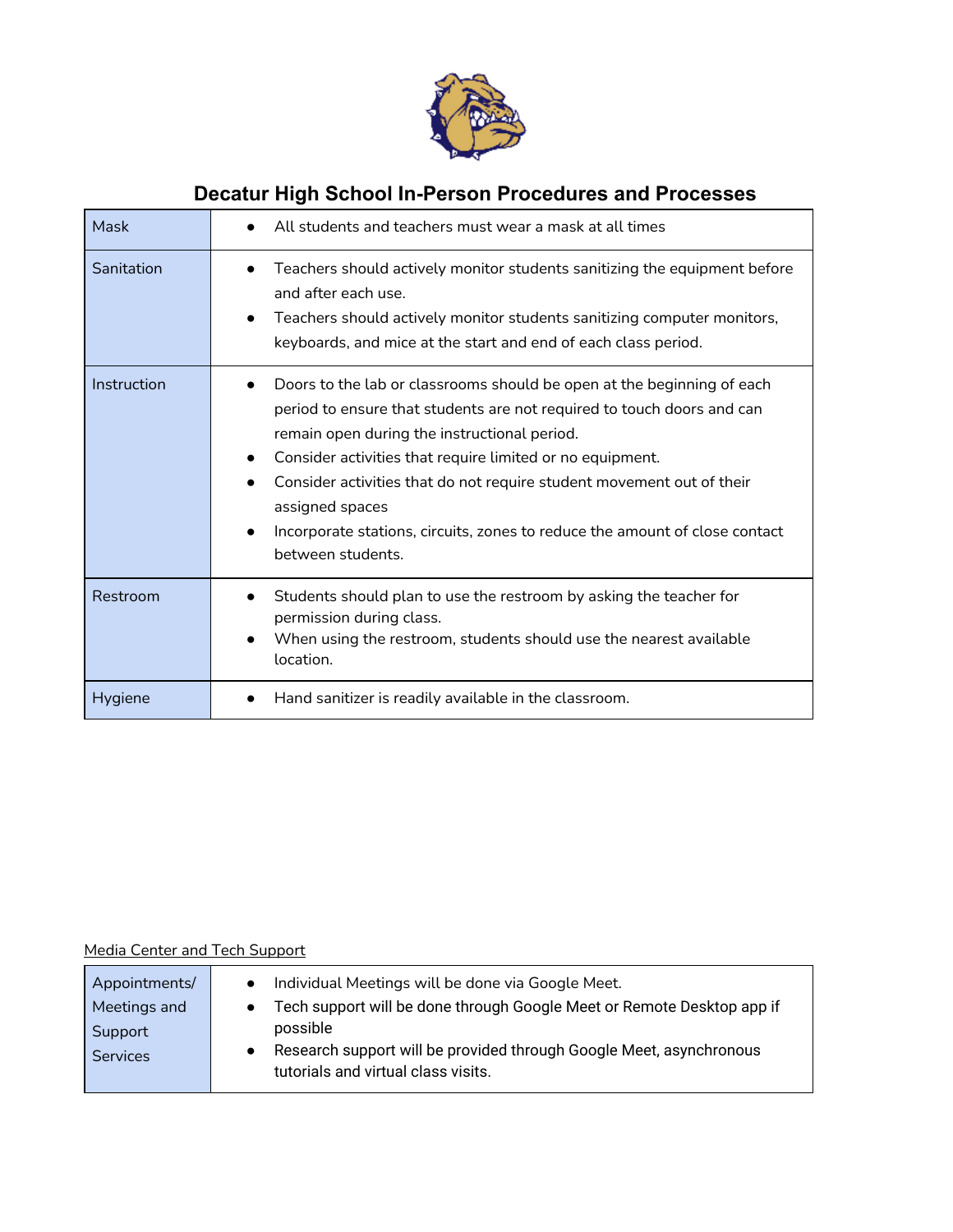

| Appointment<br><b>Process</b> | Students and teachers will email Ms. Hill at ihill@csdecatur.net to request<br>$\bullet$<br>library/research support.<br>Students and teachers will use incident iq<br>$\bullet$<br>(https://csdecatur.incidentig.com/login) to request tech support |
|-------------------------------|------------------------------------------------------------------------------------------------------------------------------------------------------------------------------------------------------------------------------------------------------|
| Check-out/                    | Students will use the Follett Destiny Catalog to place books on hold. Click here                                                                                                                                                                     |
| Check-in                      | for more information.                                                                                                                                                                                                                                |
| <b>Process</b>                |                                                                                                                                                                                                                                                      |

Duty Assignments (linked in faculty handbook not here) Room Assignments (linked in faculty handbook not here) Schedule

Teacher Supplies: Safe Use of [Disinfectants](https://www.epa.gov/sites/production/files/2020-04/documents/disinfectants-onepager.pdf)

Providing and maintaining a clean school environment is important. Custodial staff have the resources and training needed to help maintain a healthy environment for students and staff. All things on this list will be kept in stock and can be replenished by sending a request to David Chisolm.

| Quantity | Item                                 |
|----------|--------------------------------------|
|          | Adult and Student Washable masks     |
| 1        | Gallon size hand sanitizer with pump |
| 1        | Face shield                          |
| 1        | Plexiglass shield for desk area      |
|          | Paper Towels                         |
| 1        | Bottle of disinfectant spray         |

### Education Supports

CSD -How to [Properly](https://docs.google.com/presentation/d/1IXxhx25zdDXfaxC9Jrnz6Z_JT5Oj5lF5RPMPS_ioI2A/edit?usp=sharing) Wear a Mask Video of Mask [Wearing](https://www.youtube.com/watch?v=Mn6axdkbGd4) How to Wash Face Cloth [Masks](https://www.cdc.gov/coronavirus/2019-ncov/prevent-getting-sick/how-to-wash-cloth-face-coverings.html) CSD Staff [support-](http://docs.google.com/document/d/1nBrWiOkl-QDT7dc-CW9MQpJZdsKDY_AueHCR4Yy9Y6c/edit) What to do if

CSD Student [support-What](https://docs.google.com/document/d/17pWob8ntXdYmNhfhfEXmUdbkwS1gBqxGCAzww1xdDm0/edit?usp=sharing) to do if

### School Clinic and Isolation Room

● COVID 19 Get Well Room [Guidance](https://docs.google.com/document/d/1lj1TaIdtR64Sk-xMrvGeCDDGkb7GaogvZ3CAakII2I8/edit?usp=sharing)